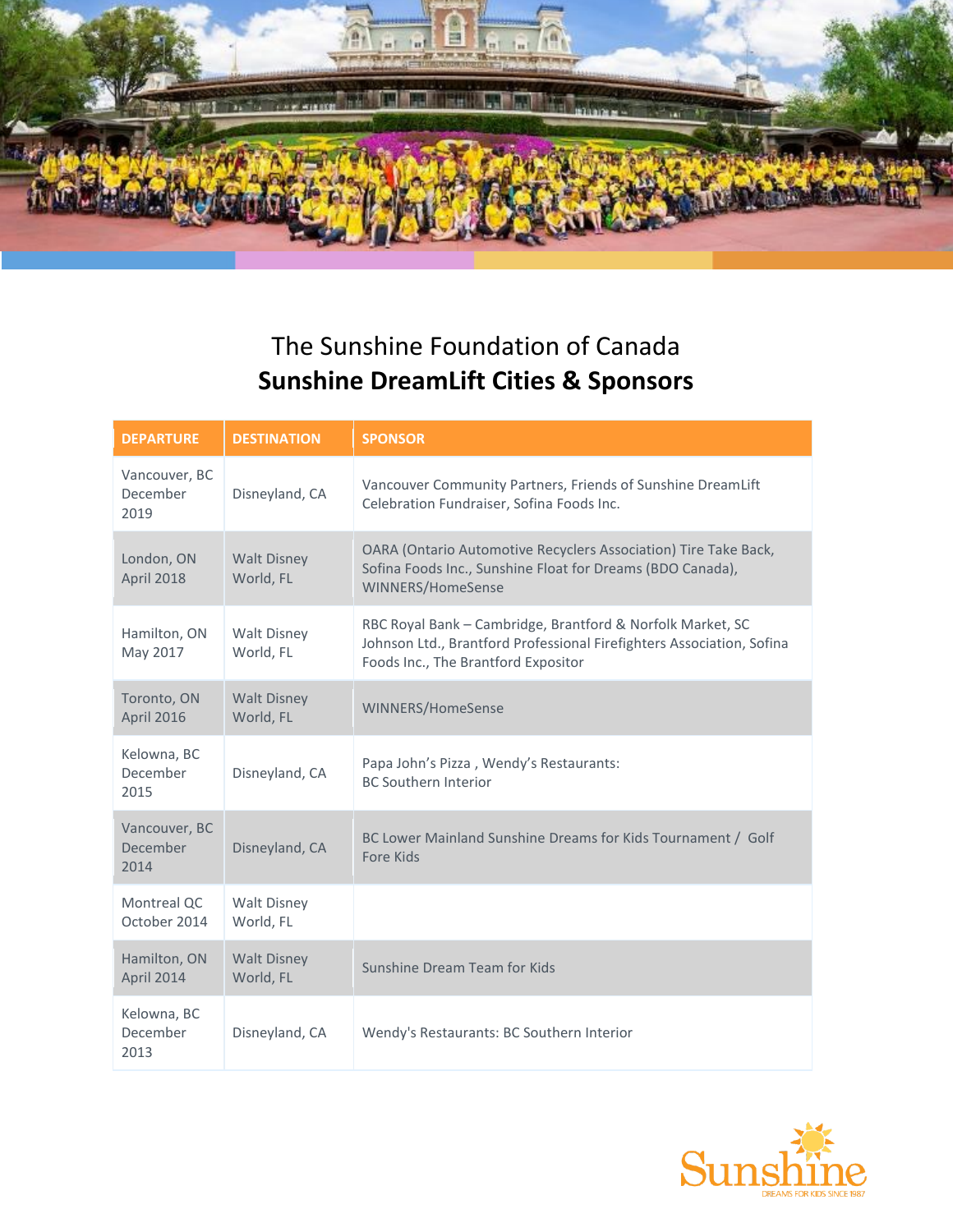

| <b>DEPARTURE</b>                  | <b>DESTINATION</b>              | <b>SPONSOR</b>                                  |
|-----------------------------------|---------------------------------|-------------------------------------------------|
| London, ON<br>November<br>2013    | <b>Walt Disney</b><br>World, FL | WINNERS/HomeSense                               |
| Windsor, ON<br>October 2013       | <b>Walt Disney</b><br>World, FL | Mio Manz Charities                              |
| Toronto, ON<br><b>June 2013</b>   | <b>Walt Disney</b><br>World, FL | <b>Ontario Automotive Recyclers Association</b> |
| Vancouver, BC<br>December<br>2012 | Disneyland, CA                  | BC Lower Mainland RCMP Charity Golf Tournament  |
| Halifax, NS<br>December<br>2012   | <b>Walt Disney</b><br>World, FL | WINNERS/HomeSense                               |
| Ottawa, ON<br>April 2012          | <b>Walt Disney</b><br>World, FL | OARA and ARC                                    |
| Kelowna, BC<br>December<br>2011   | Disneyland, CA                  | Wendy's Restaurants: BC Southern Interior       |
| Hamilton, ON<br>April 2011        | Walt Disney<br>World, FL        | <b>Brant-Haldimand Dream Tree Committee</b>     |
| Kelowna, BC<br>December<br>2009   | Disneyland, CA                  | Wendy's Restaurants: BC Southern Interior       |
| London, ON<br>October 2009        | <b>Walt Disney</b><br>World, FL | Maple Lodge Farms                               |
| Vancouver, BC<br>December<br>2008 | Disneyland, CA                  | BC Lower Mainland RCMP Charity Golf Tournament  |

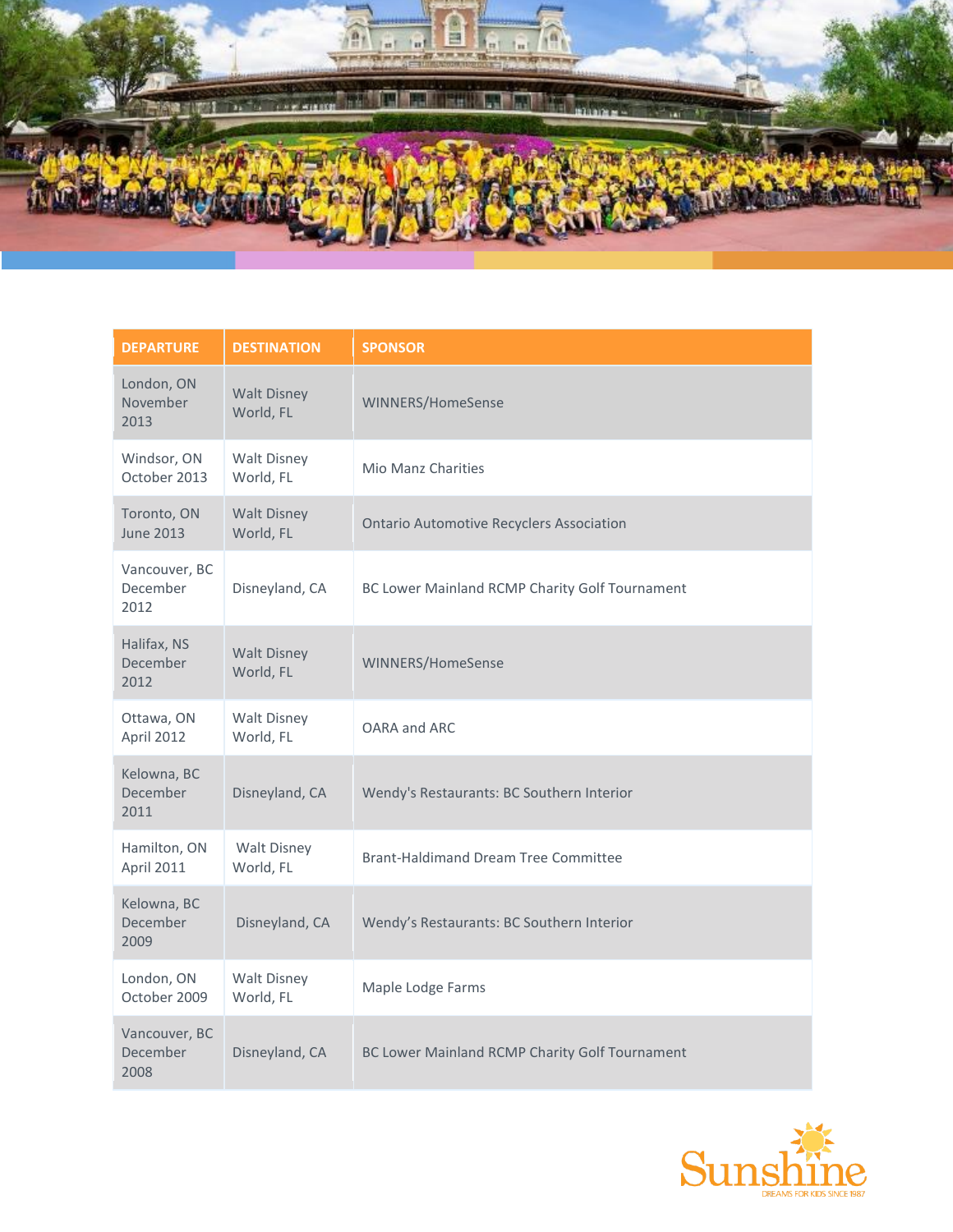

| <b>DEPARTURE</b>                   | <b>DESTINATION</b>              | <b>SPONSOR</b>                                 |
|------------------------------------|---------------------------------|------------------------------------------------|
| Kelowna, BC<br>December<br>2006    | Disneyland, CA                  | Wendy's Restaurants: BC Southern Interior      |
| Vancouver, BC<br>October 2004      | Disneyland, CA                  | BC Lower Mainland RCMP Charity Golf Tournament |
| Kelowna, BC<br>December<br>2003    | Disneyland, CA                  | Wendy's Restaurants: BC Southern Interior      |
| Hamilton, ON<br>September<br>2003  | <b>Walt Disney</b><br>World, FL | Don VanMassenhoven Celebrity Baseball Game     |
| Montreal, QC<br>October 2002       | <b>Walt Disney</b><br>World, FL | Maple Lodge Farms                              |
| Hamilton, ON<br>September<br>2001  | <b>Walt Disney</b><br>World, FL | <b>Optimist Club of New Hamburg</b>            |
| Toronto, ON<br>November<br>2000    | <b>Walt Disney</b><br>World, FL | Maple Lodge Farms                              |
| Vancouver BC,<br>September<br>2000 | Disneyland, CA                  | Maple Lodge Farms                              |
| Sudbury ON<br>October 1999         | <b>Walt Disney</b><br>World, FL | Nortel Mobility                                |
| Kelowna, BC<br>September<br>1999   | Disneyland, CA                  | Wendy's Restaurants: BC Southern Interior      |

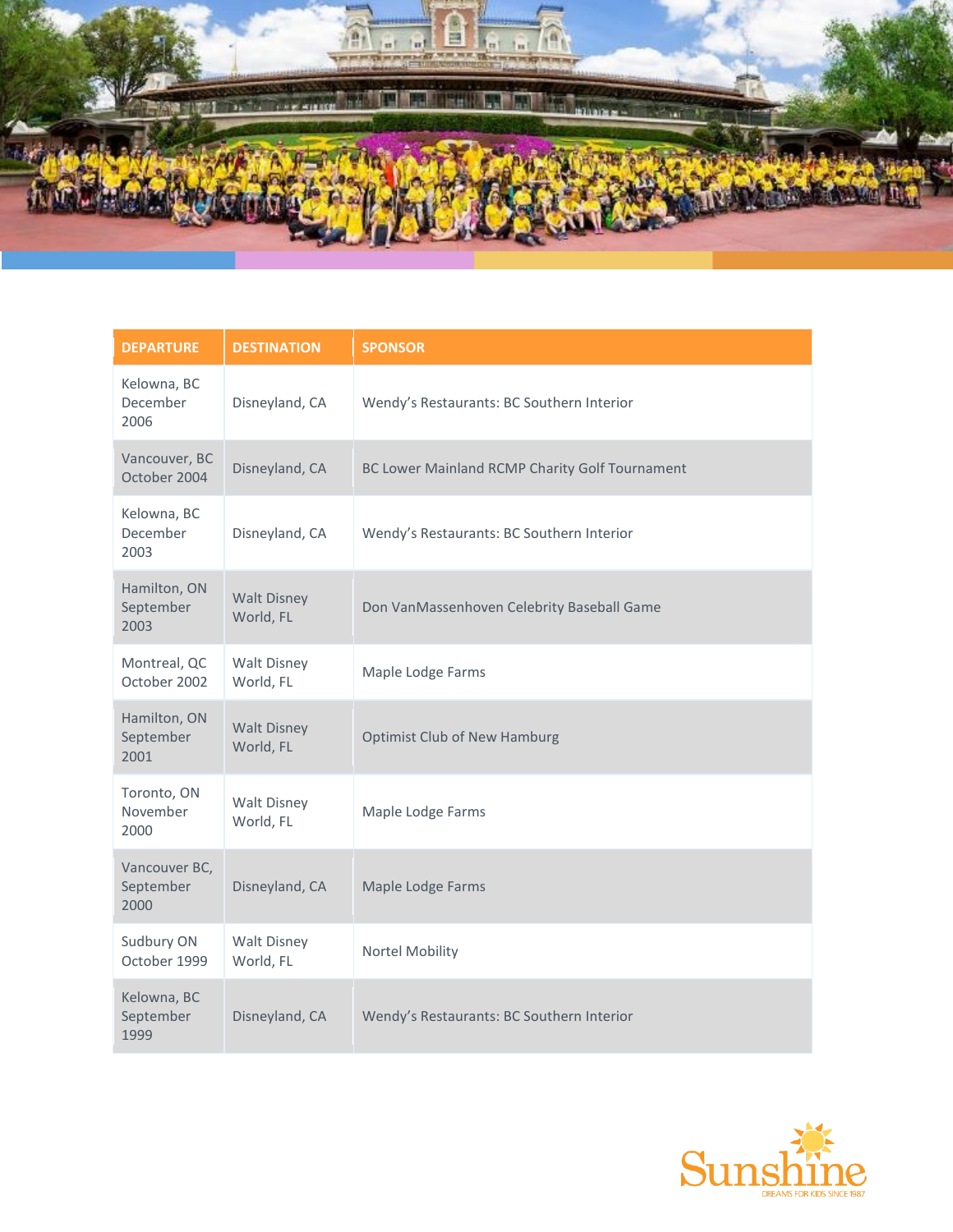

| <b>DEPARTURE</b>                  | <b>DESTINATION</b>              | <b>SPONSOR</b>                             |
|-----------------------------------|---------------------------------|--------------------------------------------|
| London, ON<br>May 1999            | <b>Walt Disney</b><br>World, FL | John Scott Memorial Group                  |
| Halifax, NS<br>November<br>1998   | <b>Walt Disney</b><br>World, FL |                                            |
| Edmonton, AB<br>September<br>1998 | Disneyland, CA                  | Green Shield Canada                        |
| Ottawa, ON<br>October 1997        | <b>Walt Disney</b><br>World, FL |                                            |
| Winnipeg, MB<br>August 1997       | West Edmonton<br>Mall, AB       |                                            |
| Toronto, ON<br>April 1997         | <b>Walt Disney</b><br>World, FL |                                            |
| Windsor, ON<br>October 1996       | <b>Walt Disney</b><br>World, FL | Mio-Manz Celebrity Golf Benefit            |
| Kelowna, BC<br><b>June 1996</b>   | Disneyland, CA                  |                                            |
| London, ON<br>April 1996          | <b>Walt Disney</b><br>World, FL | Dave Hutchison Golf Tournament and Auction |
| Vancouver, BC<br>October 1995     | Disneyland, CA                  |                                            |
| Thunder Bay,<br>ON<br>August 1995 | West Edmonton<br>Mall, AB       |                                            |

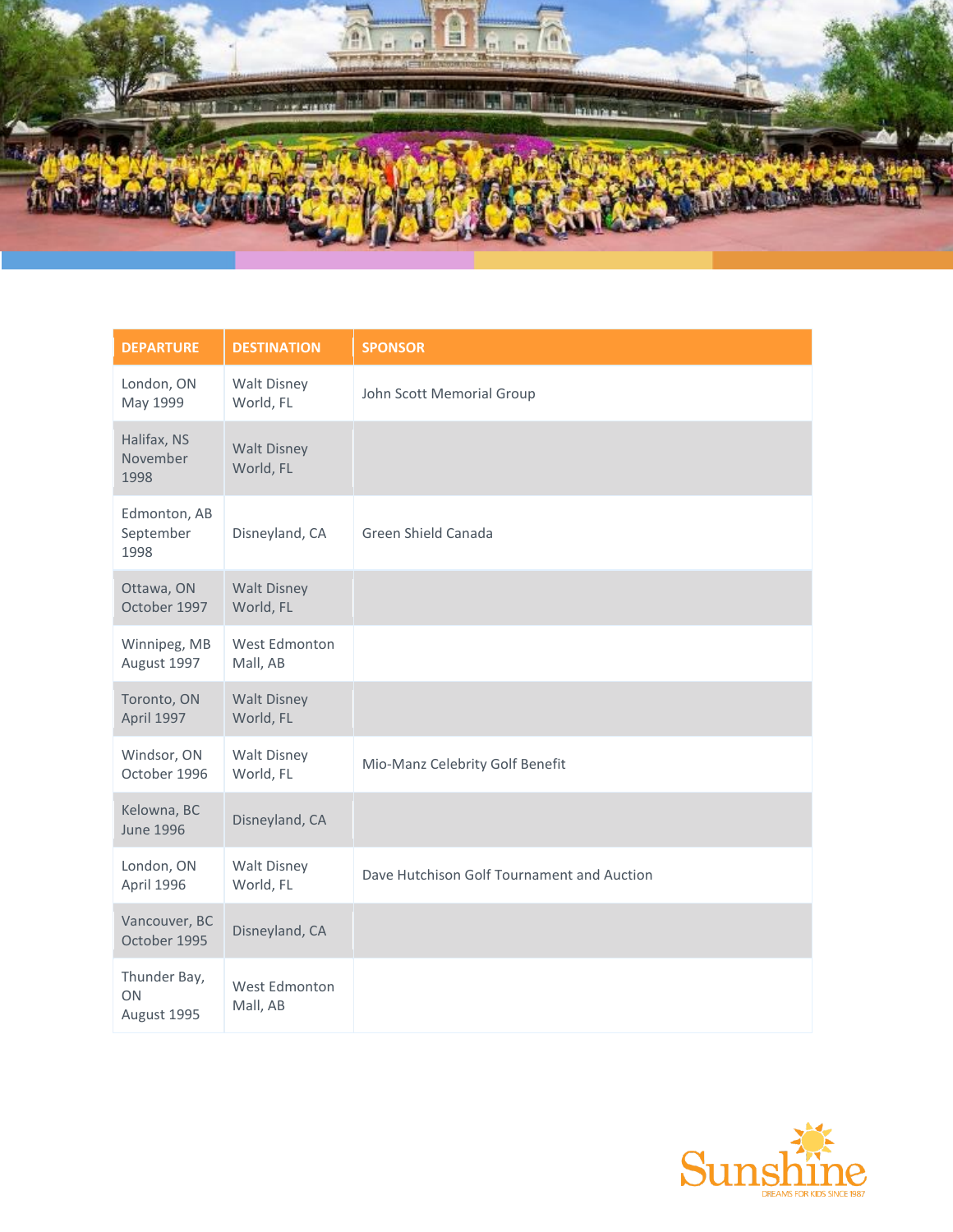

| <b>DEPARTURE</b>                   | <b>DESTINATION</b>              | <b>SPONSOR</b>                        |
|------------------------------------|---------------------------------|---------------------------------------|
| Sault<br>Ste.Marie, ON<br>May 1995 | <b>Walt Disney</b><br>World, FL |                                       |
| Toronto, ON<br>November<br>1994    | <b>Walt Disney</b><br>World, FL |                                       |
| Trenton, ON<br>September<br>1994   | <b>Walt Disney</b><br>World, FL |                                       |
| Kelowna, BC<br><b>June 1994</b>    | Disneyland, CA                  | ESSO Retailers of the Okanagan Valley |
| Windsor, ON<br>September<br>1993   | <b>Walt Disney</b><br>World, FL | Mio-Manz Celebrity Golf Benefit       |
| Hamilton, ON<br>May 1993           | <b>Walt Disney</b><br>World, FL |                                       |
| London, ON<br>April 1993           | <b>Walt Disney</b><br>World, FL | London/Toronto 'Cops Care' Run        |
| Toronto, ON<br>November<br>1992    | <b>Walt Disney</b><br>World, FL |                                       |
| Vancouver, BC<br>September<br>1992 | Disneyland, CA                  |                                       |
| Hamilton, ON<br>April 1992         | <b>Walt Disney</b><br>World, FL | London and Area Shell Dealers         |

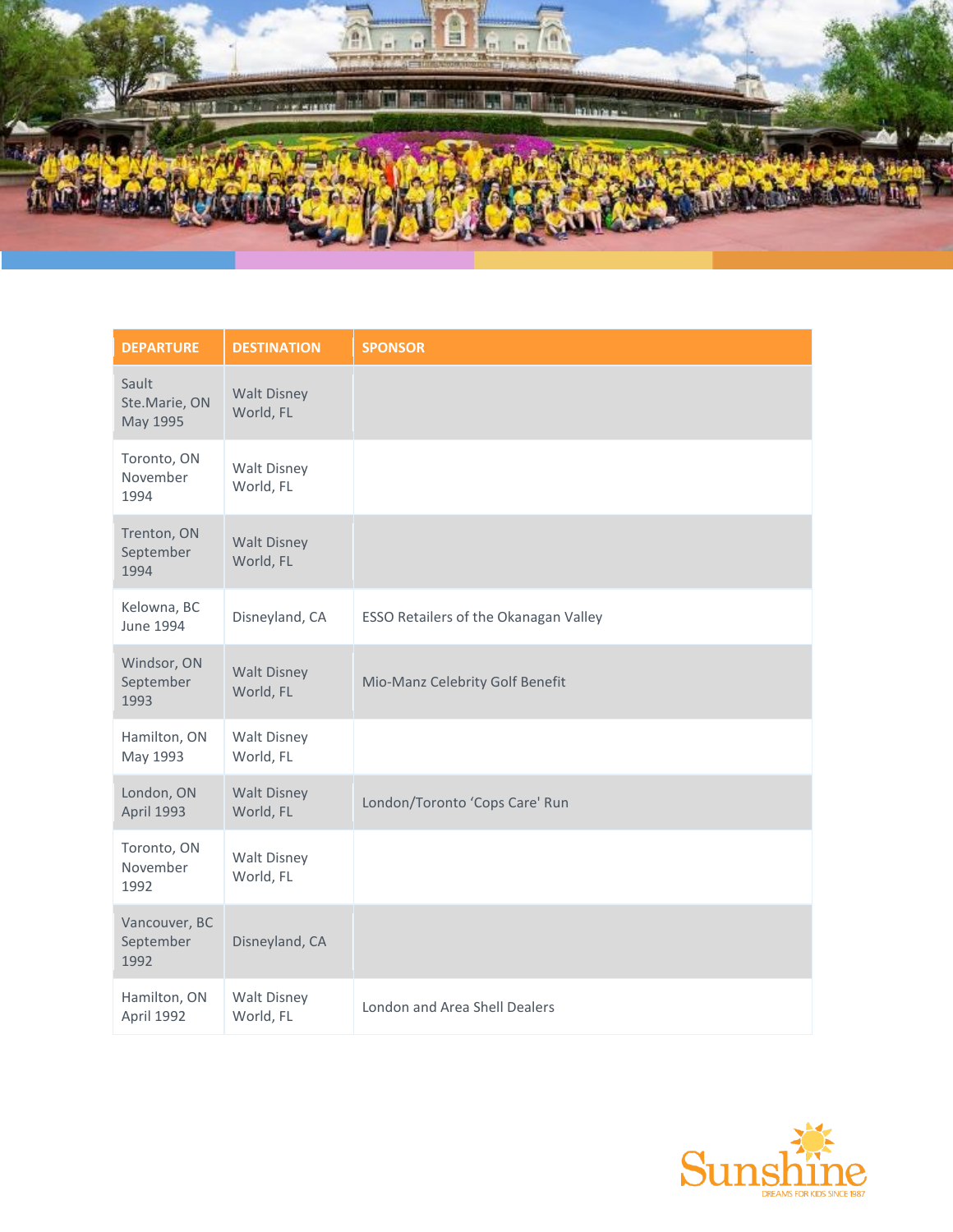

| <b>DEPARTURE</b>                   | <b>DESTINATION</b>              | <b>SPONSOR</b>                          |
|------------------------------------|---------------------------------|-----------------------------------------|
| Toronto, ON<br>November<br>1991    | <b>Walt Disney</b><br>World, FL | POINTTS: The Traffic Ticket Specialists |
| Ottawa, ON<br>September<br>1991    | <b>Walt Disney</b><br>World, FL |                                         |
| Sault<br>Ste.Marie, ON<br>May 1991 | <b>Walt Disney</b><br>World, FL |                                         |
| Windsor, ON<br>April 1991          | <b>Walt Disney</b><br>World, FL |                                         |
| Hamilton, ON<br>November<br>1990   | <b>Walt Disney</b><br>World, FL | Metro Toronto Police                    |
| London, ON<br>September<br>1990    | <b>Walt Disney</b><br>World, FL |                                         |
| Vancouver, BC<br>April 1990        | Disneyland, CA                  |                                         |
| Hamilton, ON<br>October 1989       | <b>Walt Disney</b><br>World, FL |                                         |
| Trenton, ON<br>October 1989        | <b>Walt Disney</b><br>World, FL |                                         |
| London, ON<br>May 1989             | <b>Walt Disney</b><br>World, FL | London Home Builders Association        |
| Toronto, ON<br>October 1988        | <b>Walt Disney</b><br>World, FL |                                         |